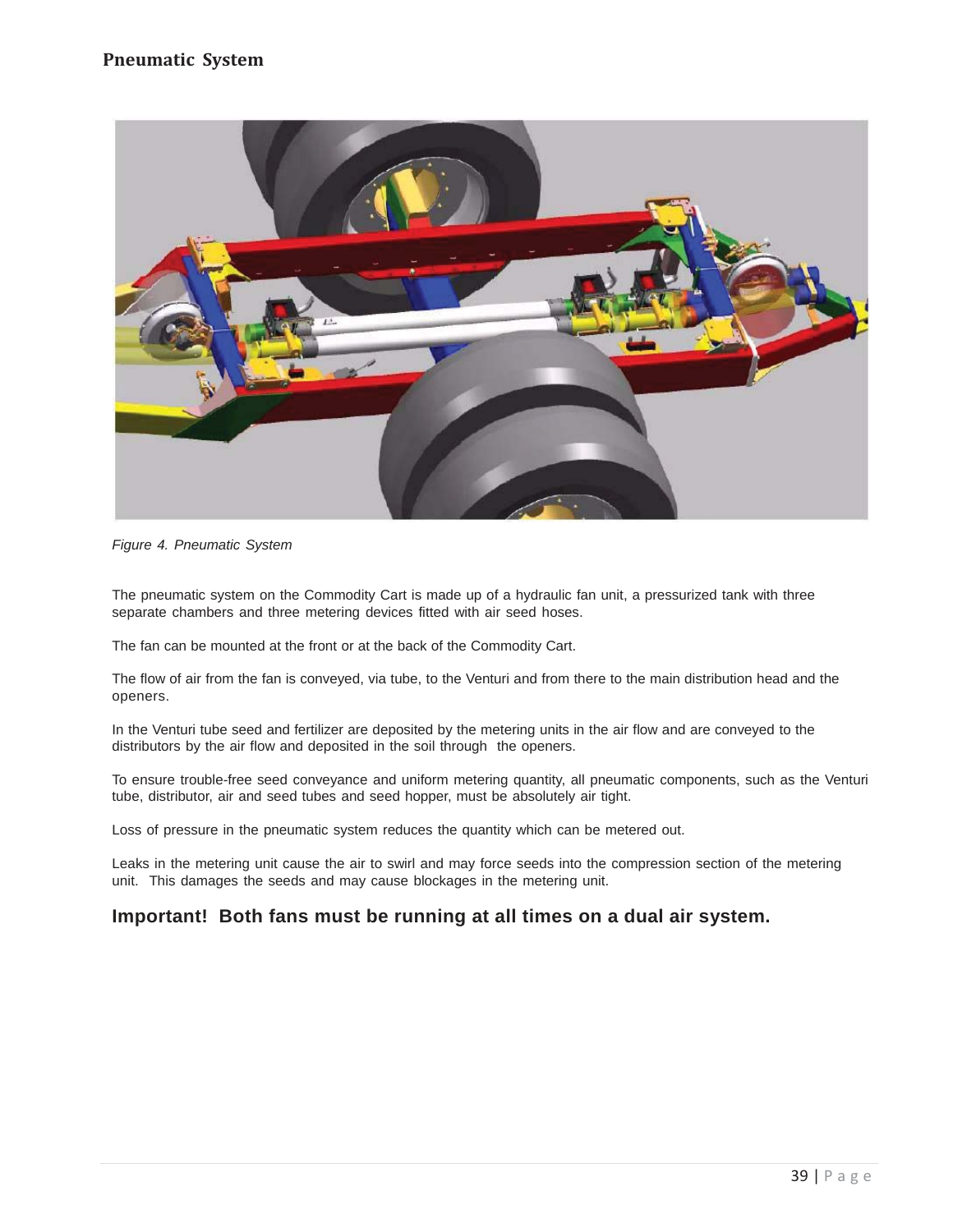# **Hydraulic Fan**

*Figure 5. Hydraulic Fan Schematics*